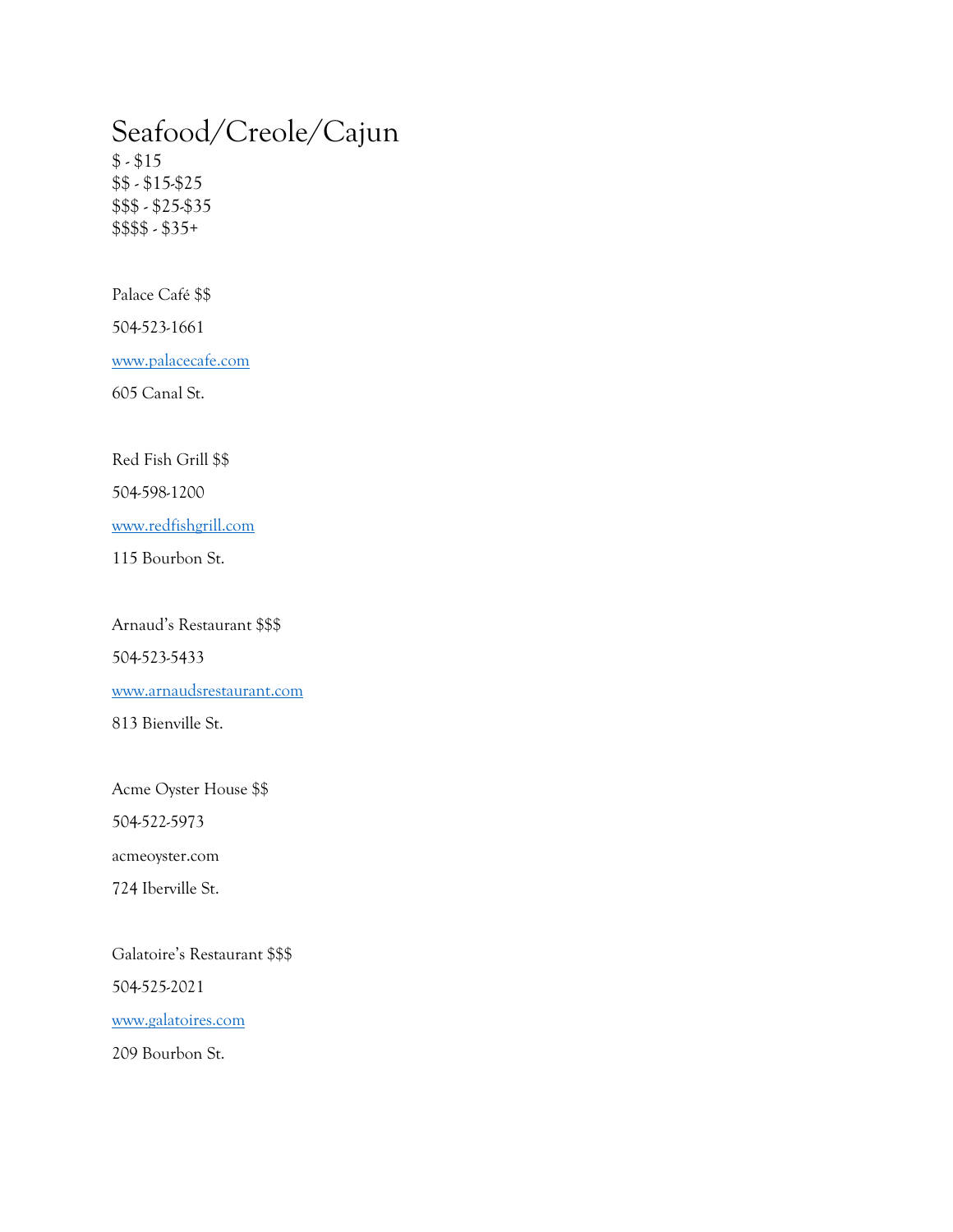Antoine's Restaurant \$\$\$

504-581-4422

[www.antoines.com](http://www.antoines.com/)

713 Saint Louis St.

Restaurant August \$\$\$\$

504-299-9777

[www.restaurantaugust.com](http://www.restaurantaugust.com/)

301 Tchoupitoulas St.

Mother's Restaurant \$ 504-523-9656 [www.mothersrestaurant.net](http://www.mothersrestaurant.net/) 401 Poydras St.

Muriel's Jackson Square \$\$\$ 504-568-1885 muriels.com 801 Chartres St.

Cochon \$\$ 504-588-2123 cochonrestaurant.com 930 Tchoupitoulas St.

Commander's Palace \$\$\$\$ 504-899-8221 [www.commanderspalace.com](http://www.commanderspalace.com/) 1403 Washington Ave.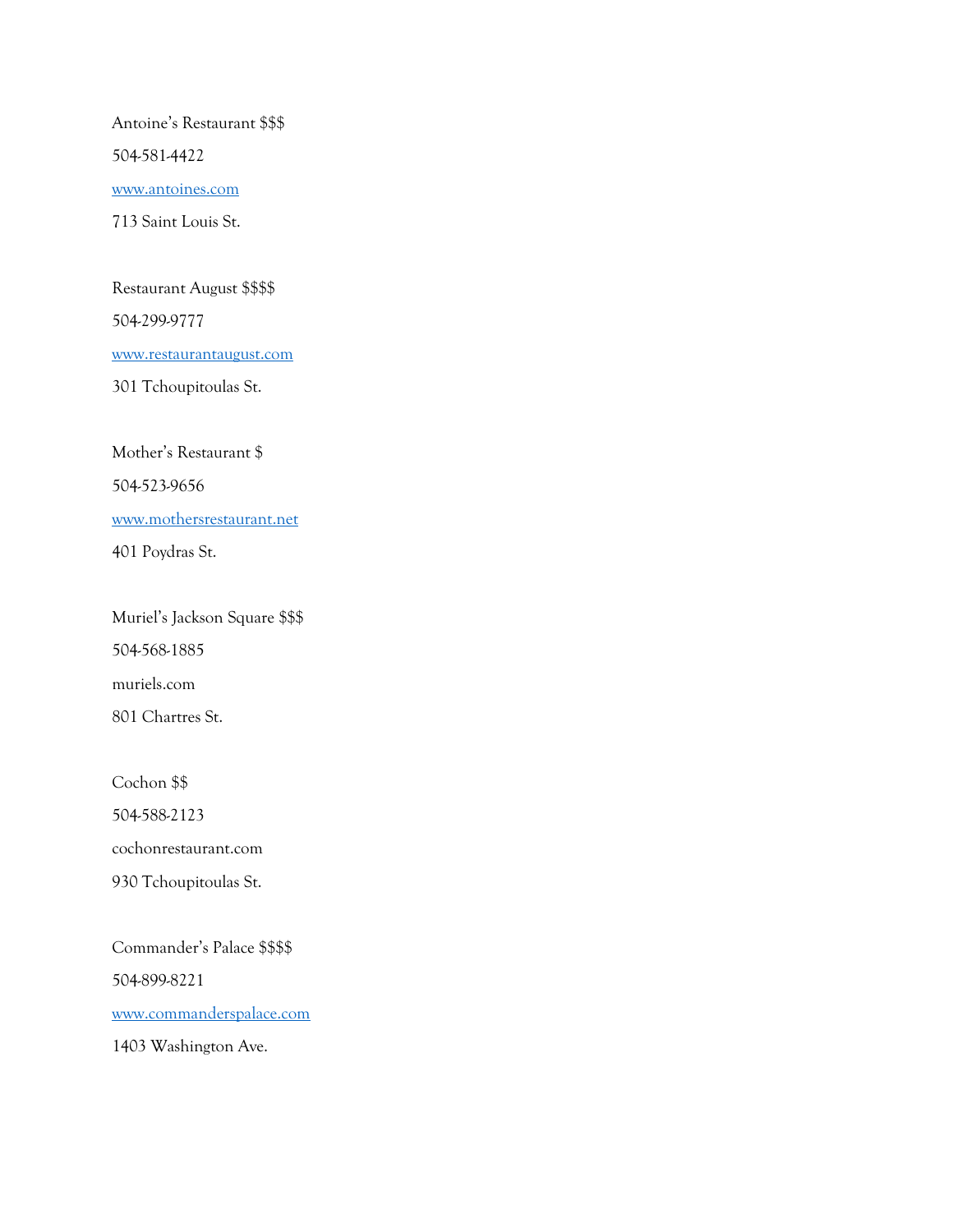Oceana Grill \$\$ 504-525-6002 [www.oceanagrill.com](http://www.oceanagrill.com/) 739 Conti St.

#### Restaurant R'evolution \$\$\$\$

504-553-2277

[www.revolutionnola.com](http://www.revolutionnola.com/)

777 Bienville St.

Creole House Restaurant & Oyster Bar \$\$ 504-323-2109 Creolehouserestaurant.com 509 Canal St.

Mena's Palace \$ 504-525-0217

Menaspalace.com

200 Chartres St.

Trenasse \$\$ 504-680-7000 Trenasse.com 444 St. Charles Ave.

Briquette \$\$\$ (504) 302-7496 briquette-nola.com 701 S Peters Street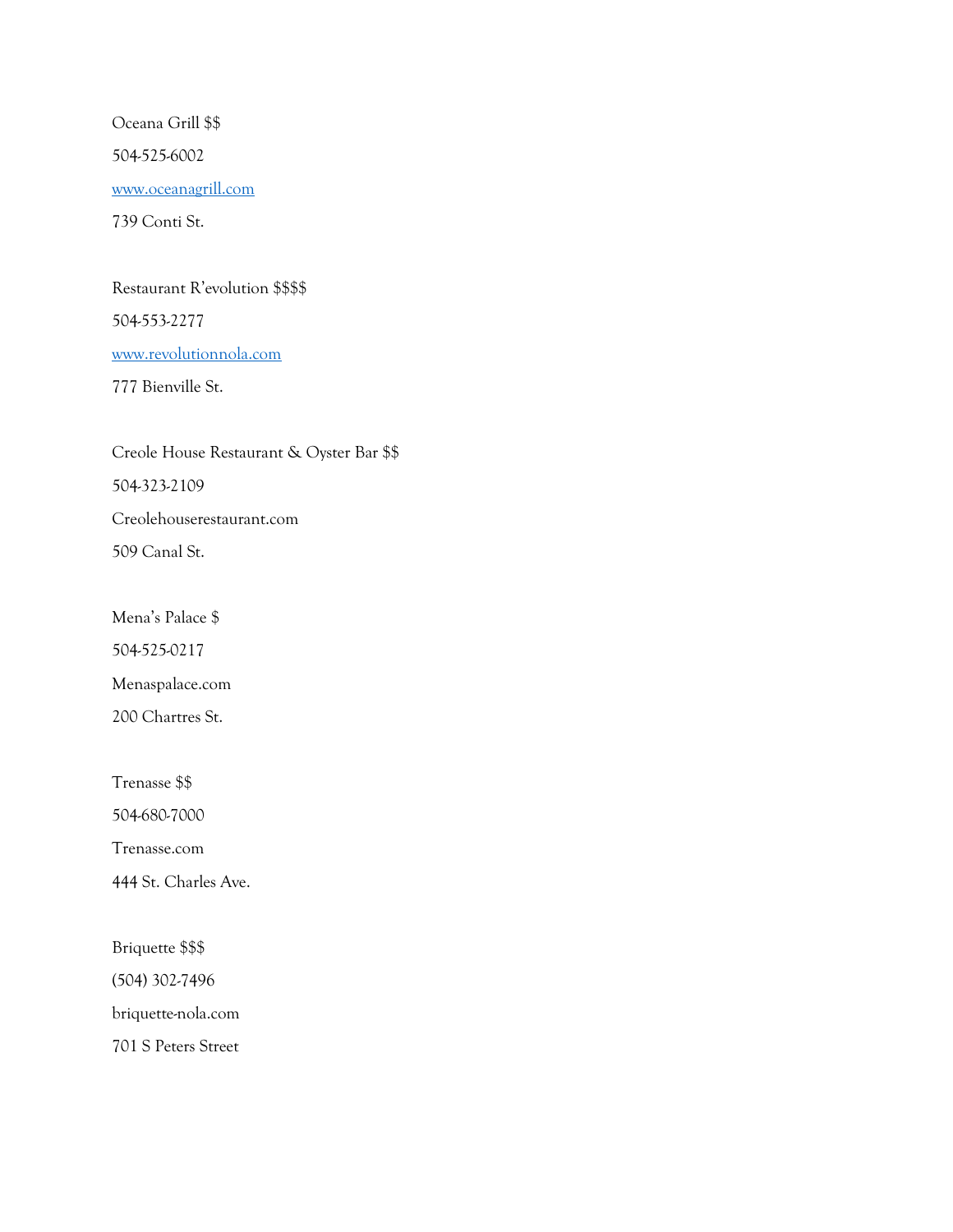Mr. B's Bistro \$\$\$ 504-523-2078 Mrbsbistro.com 201 Royal Street

Creole House Restaurant & Oyster Bar

504-323-2109

Creolehouserestaurant.com

509 Canal Street

### **Other**

 $$ - $15$ \$\$ - \$15-\$25 \$\$\$ - \$25-\$35 \$\$\$\$ - \$35+

Café Du Monde \$ (504) 587-0833 shop.cafedumonde.com 800 Decatur Street

Antoine's \$\$\$

504-581-4422

Antoines.com

713 St. Louis St.

Justine \$\$\$\$

504-218-8533

Justinenola.com

225 Chartres St.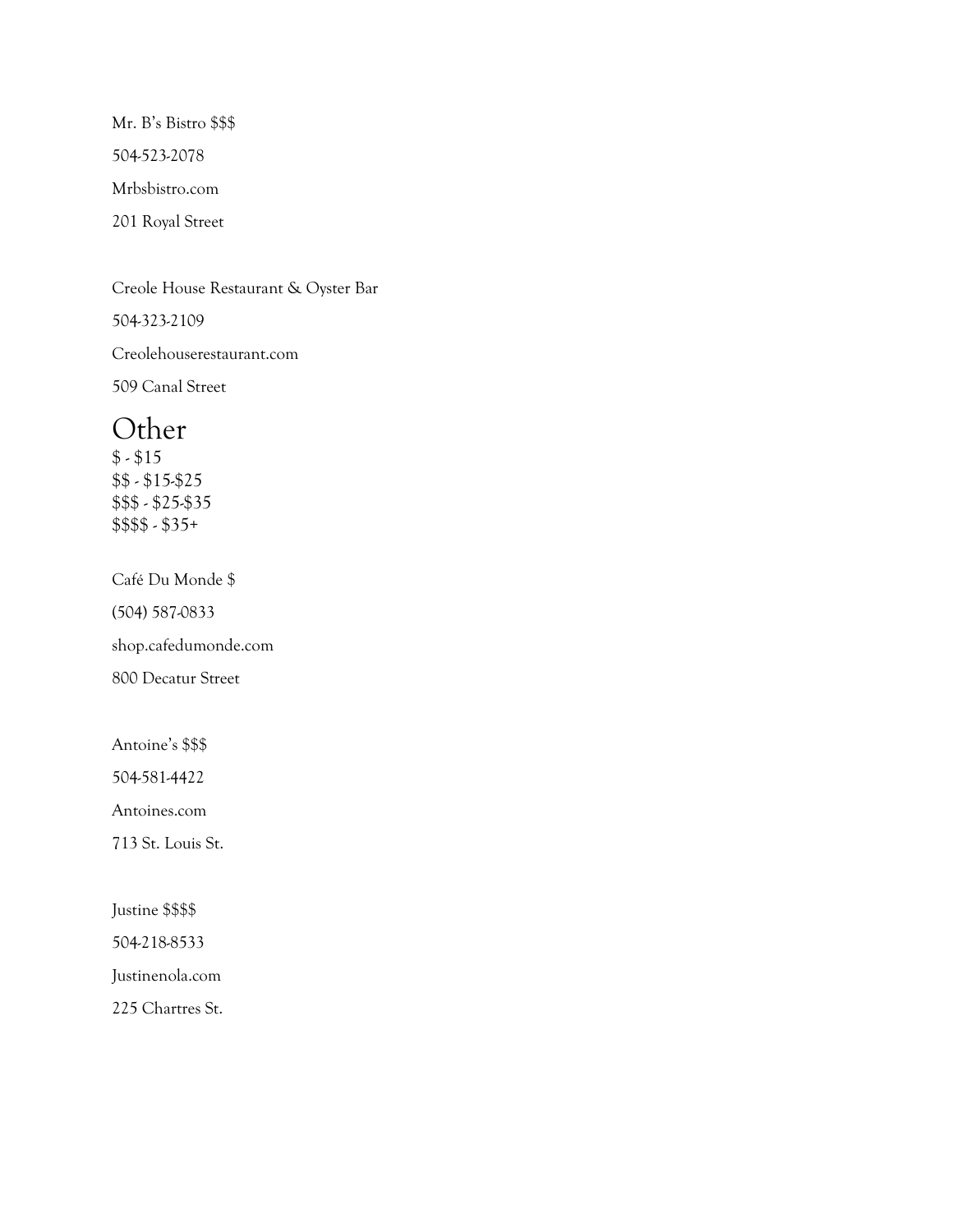## Steakhouse

 $$ - $15$ \$\$ - \$15-\$25 \$\$\$ - \$25-\$35 \$\$\$\$ - \$35+

Ruth's Chris Steakhouse \$\$\$\$ (504) 587-7099 ruthschris.com 525 Fulton Street

Dickie Brennan's Steakhouse \$\$\$\$ (504) 522-2467 dickiebrennanssteakhouse.com 716 Iberville Street

Chophouse New Orleans \$\$\$\$ (504) 522-7902 chophousenola.com 322 Magazine Street

Estrella Steak & Lobster House \$\$\$ (504) 525-6151 yelp.com 237 Decatur Street

Fogo de Chao Brazilian Steakhouse \$\$\$ (504) 412-8900 fogodechao.com 614 Canal Street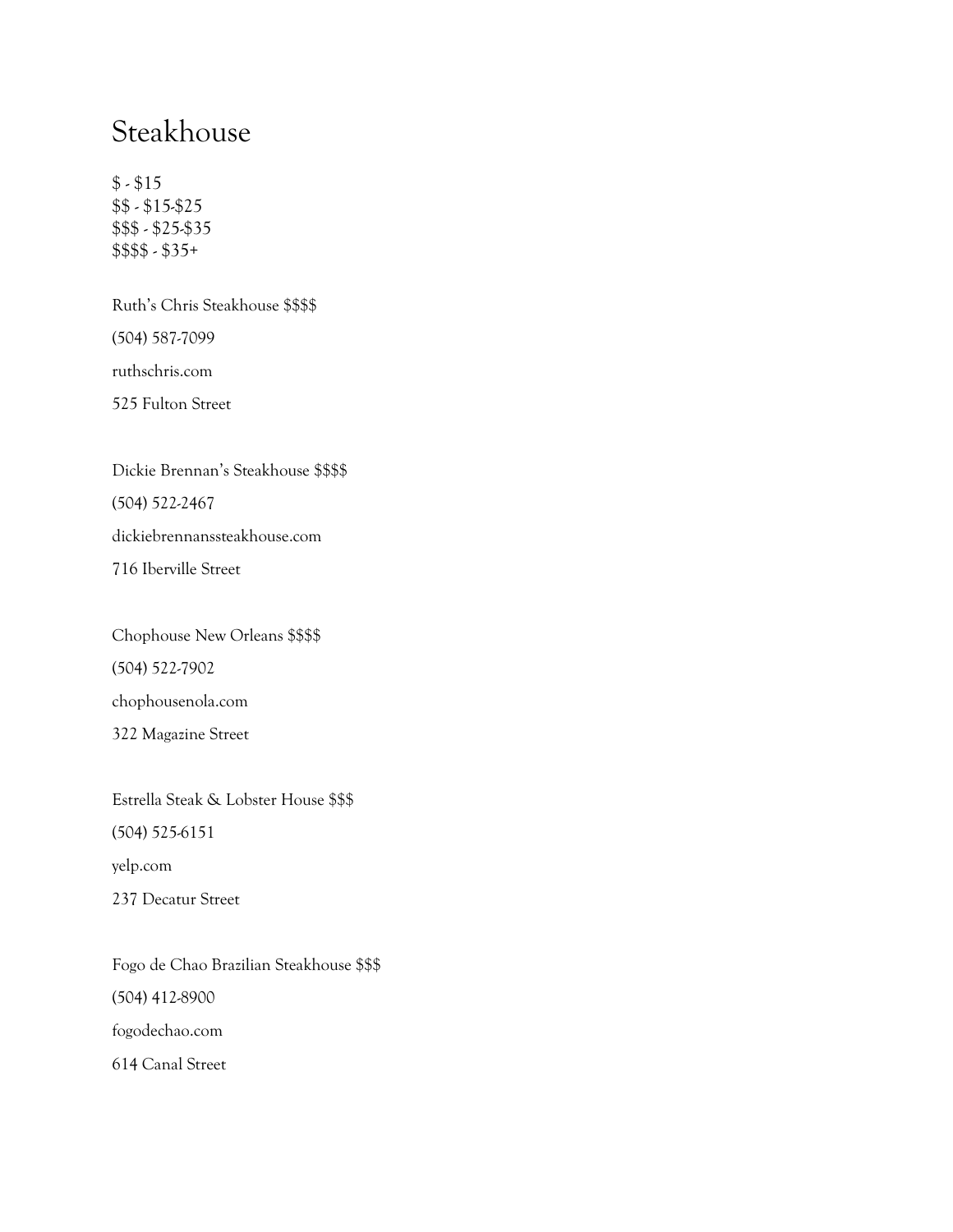The Steakhouse \$\$\$\$ (504) 533-6111 caesars.com 228 Poydras Street

## American

 $$ - $15$ \$\$ - \$15-\$25 \$\$\$ - \$25-\$35 \$\$\$\$ - \$35+

5Fifty5

504-553-5555

[www.marriott.com](http://www.marriott.com/)

555 Canal St.

55 Fahrenheit \$\$ (at hotel)

504-581-1000

[www.marriott.com](http://www.marriott.com/)

555 Canal St.

Canal Street Burger Bar \$\$ (at hotel) 504-553-5681

[www.marriott.com](http://www.marriott.com/)

555 Canal St.

NOLA \$\$\$ 504-522-6652 emerilsrestaurants.com/nola 534 Saint Louis St.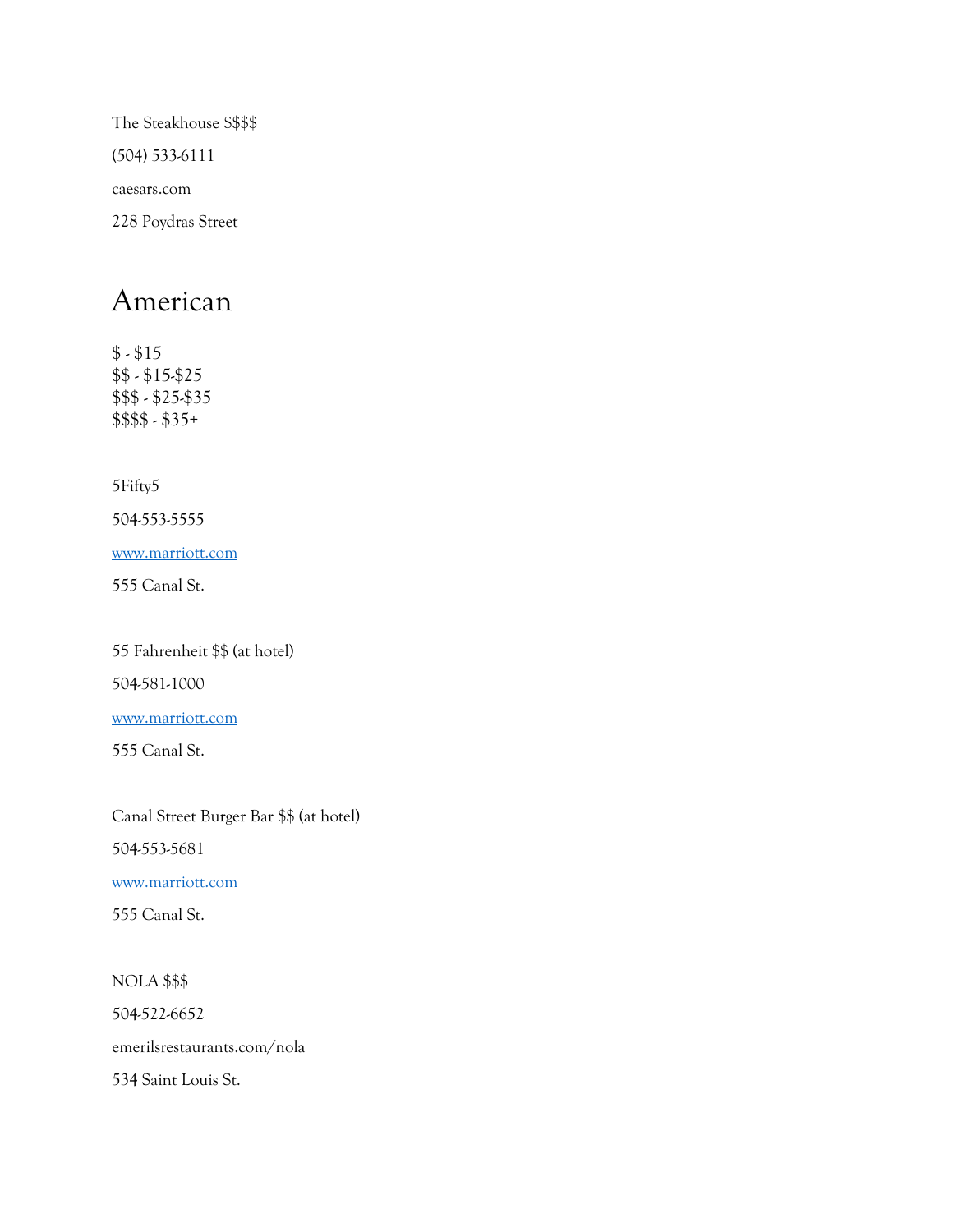Bayona \$\$\$\$

504-525-4455

#### [www.bayona.com](http://www.bayona.com/)

430 Dauphine St.

Lucy's Retired Surfers Bar & Restaurant \$ 504-523-8995 lucyssurf.com 701 Tchoupitoulas St.

Café at the Square \$ 504-304-7831 cafeatthesquare.com 500 St. Charles Avenue

Curio \$\$ 504-717-4198 Curionola.com 301 Royal St.

Backspace Bar & Kitchen \$ 504-322-2245 Yelp.com 139 Chartres St.

# Italian

 $$ - $15$ \$\$ - \$15-\$25 \$\$\$ - \$25-\$35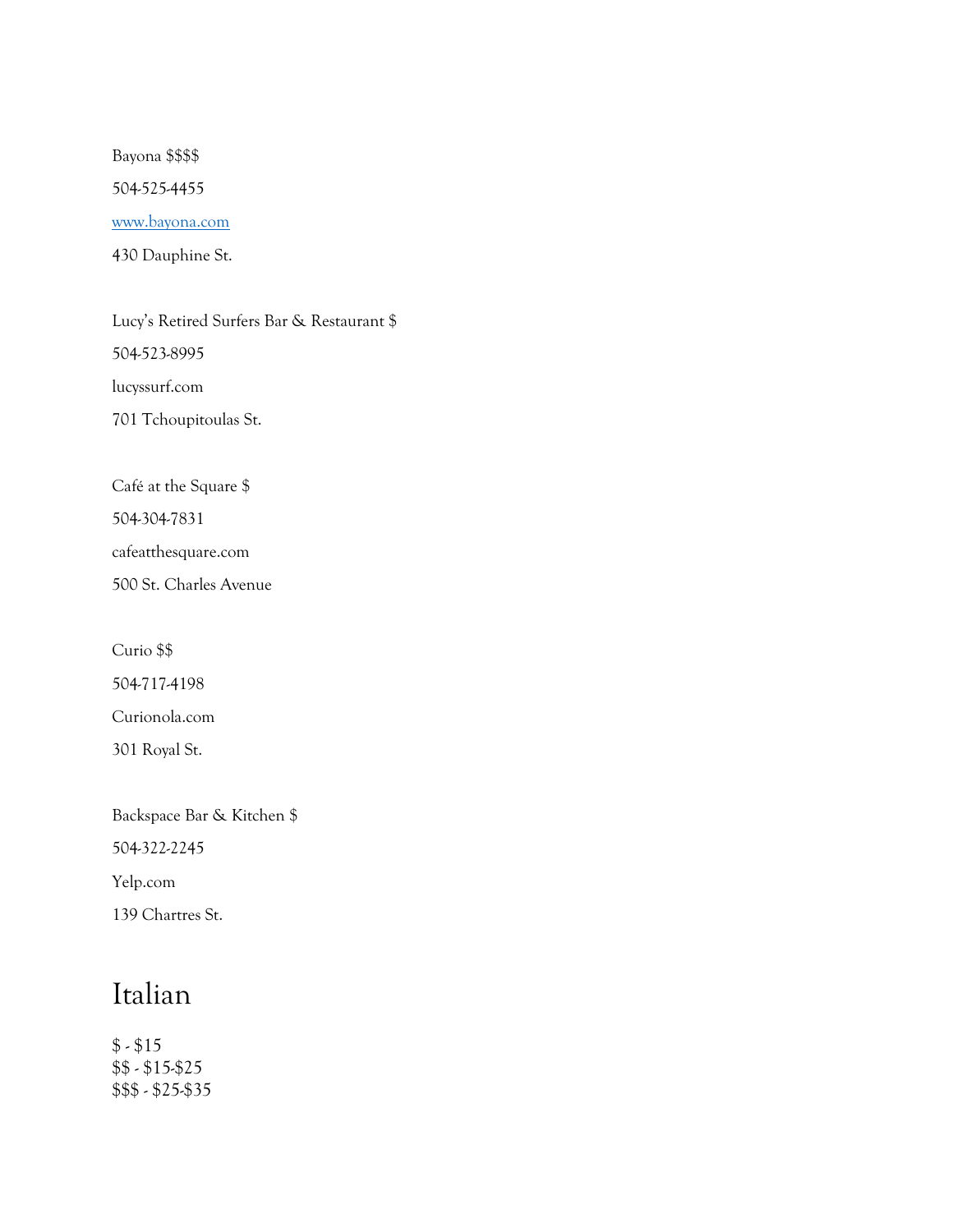### \$\$\$\$ - \$35+

Irene's NOLA \$\$

504-529-8811

irenesnola.com

529 Bienville Street

Domenica \$\$ 504-648-6020 [www.domenicarestaurant.com](http://www.domenicarestaurant.com/)

123 Barrone St.

Tommy's Cuisine \$\$\$

504-581-1103

tommyscuisine.com

745 Tchoupitoulas St.

Sofia NOLA \$\$ 504-322-3216

[www.sofianola.com](http://www.sofianola.com/)

516 Julia St.

Josephine Estelle \$\$\$ 504-930-3070 josephineestelle.com 600 Carondelet St.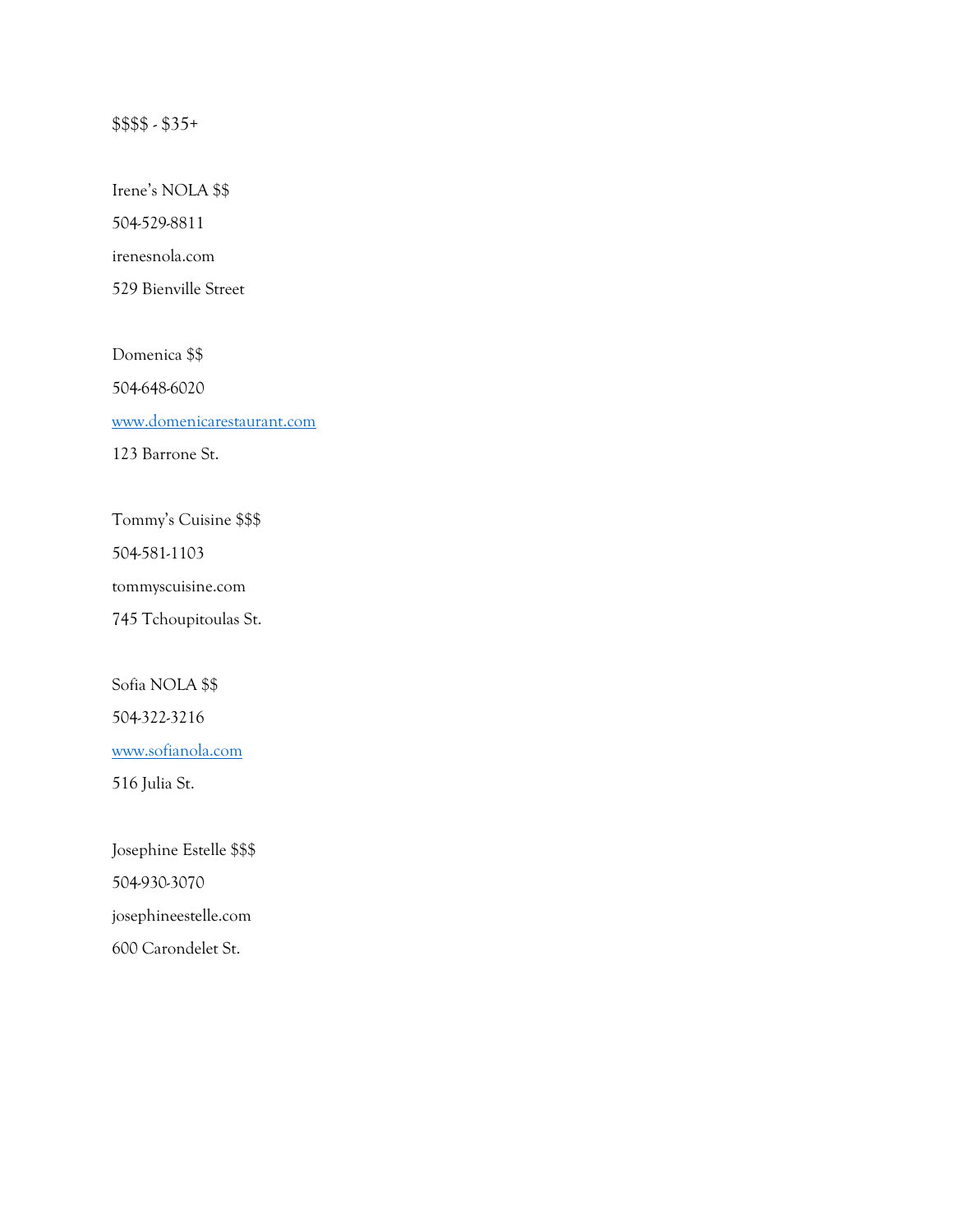# Latin/South American

 $$ - $15$ \$\$ - \$15-\$25 \$\$\$ - \$25-\$35 \$\$\$\$ - \$35+

Cunada \$ (504) 525-9200 cunadanola.com

833 Conti Street

Country Flame \$\$

(504) 522-1138

countryflamerestaurant.com

620 Iberville Street

Johnny Sanchez \$\$ (504) 304-6615 [www.johnnysancheznola.com](http://www.johnnysancheznola.com/)

903 Poydras Street

Juan's Flying Burrito \$ (504) 529-5825 juansflyingburrito.com 515 Baronne Street